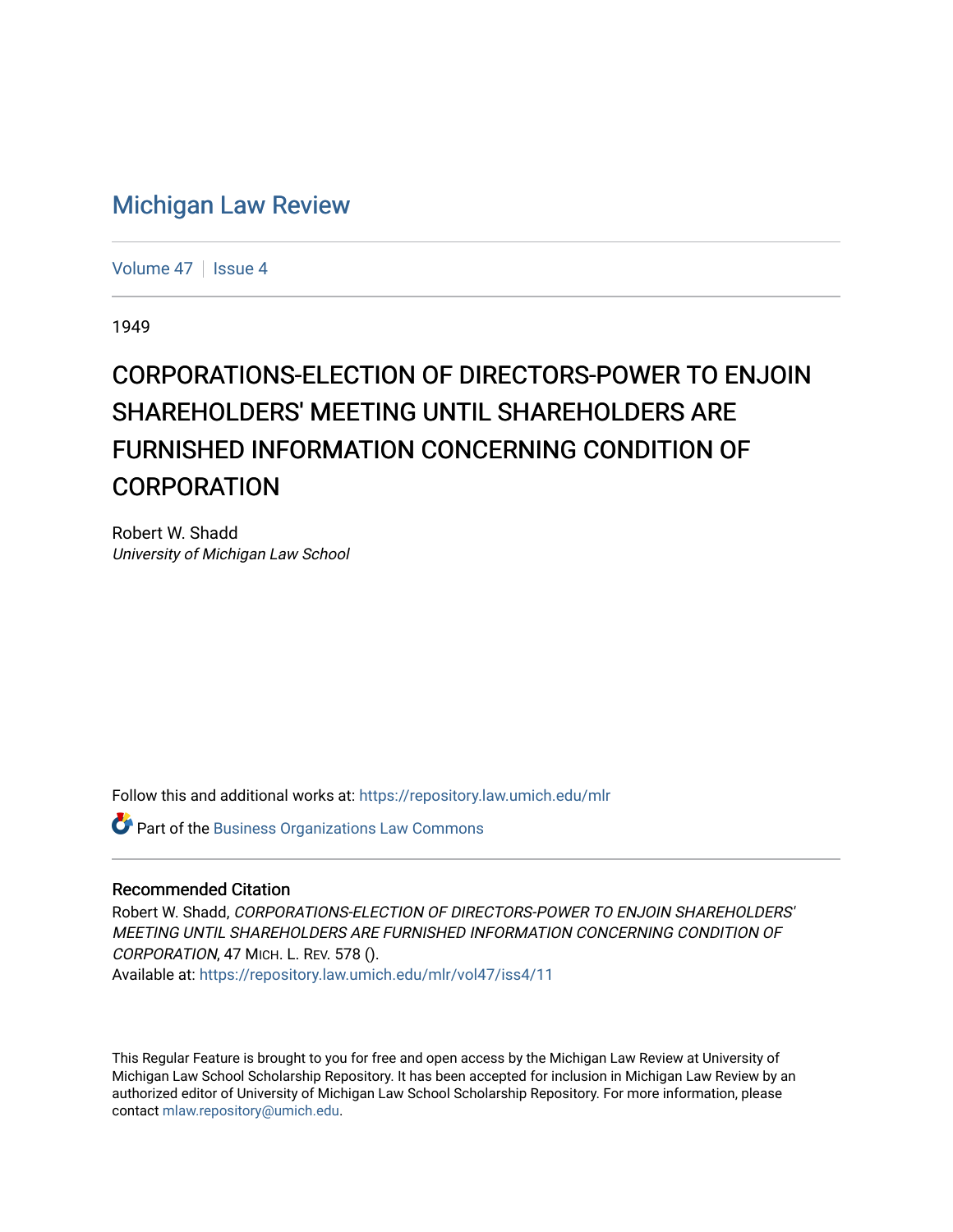CORPORATIONS-ELECTION OF DIRECTORS-POWER TO ENJOIN SHARE-HOLDERS' MEETING UNTIL SHAREHOLDERS ARE FURNISHED INFORMATION CONCERNING CONDITION OF CORPORATION-Defendant company was operating at a loss of approximately \$50,000 per month; the directors delayed three months in reporting the financial affairs of the company; and the shareholders' meeting was delayed six months in violation of the by-laws. On January 24, 1948, the directors called an election meeting for February 16, 1948. On receipt of this notice, plaintiff and others formed an independent shareholders' committee to effect a change in management. The directors refused to allow the plaintiff to make a photostatic copy of the list of 3,080 shareholders, but did permit him to inspect the list five days before the meeting, as required by Pennsylvania law.1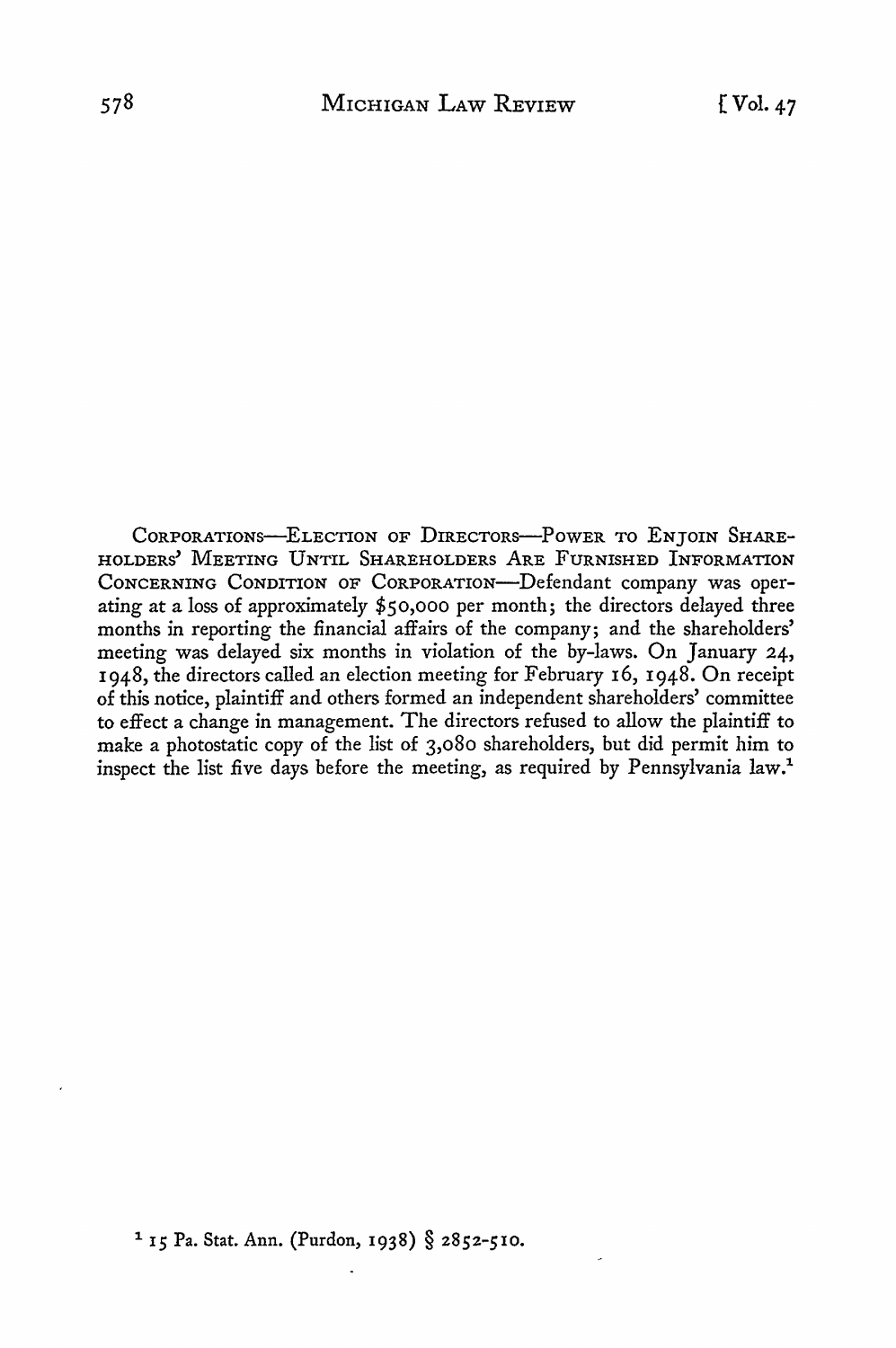Plaintiff's committee secured proxies from about seven hundred shareholders who were previously unaware of the true condition of the company, but lacked time to contact some four hundred others before the meeting date. Plaintiff petitioned for an interlocutory injunction, requesting additional time to give his committee an opportunity to secure proxies from the rest of the shareholders. *Held,* injunction granted. *Steinberg v. American Bantam Car Co.,* (D.C. Pa. 1948) 76 F. Supp. 426.

During most of the nineteenth century, courts were extremely reluctant to interfere with the internal affairs of corporations, taking the position that they "had no visitorial powers over corporations, except such as may be expressly conferred ... by statute."<sup>2</sup> This rule was later relaxed to afford shareholders redress against ultra vires acts, but not to permit interference so long as the corporation kept within the limits of its charter.<sup>3</sup> Finally, it was established that the chancellor would intervene whenever actual fraud was present.<sup>4</sup> In the principal case, defendants urged that there was no fraud; that the statute dealing with the right of a shareholder to examine the shareholders list had been complied with; and that the defendants' negligence in submitting financial reports was irrelevant. In holding that the directors' actions constituted "constructive fraud" warranting the injunction, the court said it could not permit those in control of a corporation "through the reliance on technicalities or strict compliance with the provisions of law, to place a stockholder in a position where he is denied the right  $\dots$  to draw to the attention of all the stockholders ..• the circumstances which relate to the detailed condition of the company."<sup>5</sup> Where there is no "actual fraud," many courts have been influenced by the theory that those who in fact control a corporation are trustees for the minority shareholders and, as such, have the burden of justifying their conduct.<sup>6</sup> Courts have also been influenced by the solicitude shown by the Securities and Exchange Commission for minority shareholders, and it is a fair assumption that the court in the principal case was aware of the Commission's holding that directors must mail opposing proxy solicitation material simultaneously with their own.<sup>7</sup> While use of the term "constructive fraud" has been criticized.<sup>8</sup>

2 Latimer *v.* Eddy, 46 Barb. (N.Y.) 61 at 67 (1864).

<sup>3</sup> Cases are collected in 3 COOK, CORPORATIONS, 8th ed., § 669 (1923); 13 FLETCHER, CYc. CoRP., perm. ed., §§ 5823-5828 (1943); 4 THOMPSON, CoRPoRA-TioNs, 3d ed., §§ 2906-2908 (1927).

<sup>4</sup>Cannon *v.* Trask, L.R. 20 Eq. 669 (1875); Tunis v. Hestonville, Mantua & Fairmount Pass. R.R. Co., 149 Pa. 70, 24 A. 88 (1892); Flynn v. Brooklyn City Railroad Co., 158 N.Y. 493, 53 N.E. 520 (1899); Bartlett v. Gates, (C.C. Colo. 1902) 118 F. 66; Deal *v.* Erie Coal & Coke Co., 24.8 Pa. 48, 93 A. 829 (1915). Several states have statutes which provide for supervision of elections by a master when fraud is present. The statutes are collected in 5 FLETCHER, CYC. CORP., perm. ed., § 2073 (1931).

<sup>5</sup> Principal case at 436.

<sup>6</sup> The trustee theory has been rejected by many courts, while other courts have criticized the application of trust terminology to what is essentially a simple fiduciary relation. For a general discussion of the problem, see Rohrlich, "Suits in Equity by Minority Stockholders as a Means of Corporate Control," 81 UNIV. PA. L. REV. 692 (1933).

 $^7$  In the Matter of Standard Gas and Electric Co., Release No. 7020, Nov. 29, 1946, 1945-1947 C.C.H. Dec.  $\parallel$  75,721.<br><sup>8</sup> In re Marine Trust Co., 156 Misc. 297, 281 N.Y.S. 553 (1935).